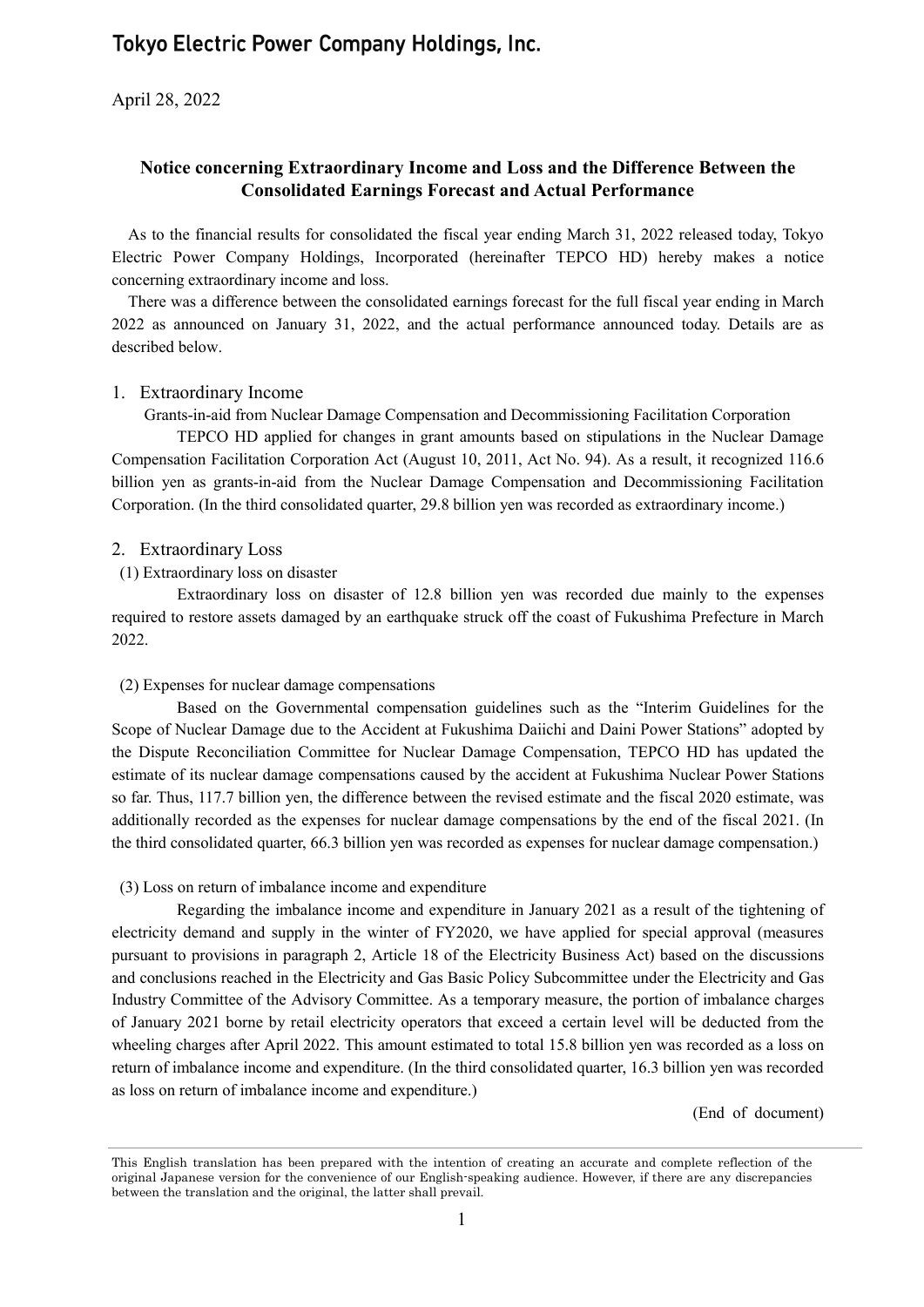# **Tokyo Electric Power Company Holdings, Inc.**

- 3. Difference between the consolidated earnings forecast and actual performance
- (1) Difference between the consolidated earnings forecast for the full fiscal year ending in March 2022 (April 1, 2021 – March 31, 2022) and the actual performance

| (Unit: Million Yen, unless otherwise noted) |           |           |           |                 |                 |
|---------------------------------------------|-----------|-----------|-----------|-----------------|-----------------|
|                                             |           |           |           | Net Income      |                 |
|                                             | Operating | Operating | Ordinary  | Attributable to | Net Income      |
|                                             | Revenue   | Income    | Income    | Owners of       | per Share (yen) |
|                                             |           |           |           | Parents         |                 |
| The Previous                                |           |           |           |                 |                 |
| Forecast $(A)$                              | 5,051,000 | 19,000    | $-16,000$ | $-41,000$       | $-25.59$        |
| FY2021(B)                                   |           |           |           |                 |                 |
|                                             | 5,309,924 | 46,230    | 44,969    | 5,640           | 3.52            |
| Variance                                    |           |           |           |                 |                 |
| $(B) - (A)$                                 | 258,924   | 27,230    | 60,969    | 46,640          |                 |
| Changes $(\% )$                             |           |           |           |                 |                 |
|                                             | 5.1       | 143.3     |           |                 |                 |
| (Reference)                                 |           |           |           |                 |                 |
| FY2020 Actual                               | 5,866,824 | 143,460   | 189,880   | 180,896         | 112.90          |

#### (2) Reason for the difference

Operating revenue was higher than the previous forecast due to increases in the fuel cost adjustment price and the total power sales volume.

Operating income and ordinary income were also higher than the previous forecasts due to an increase in investment gain on equity method and a smaller-than-expected impact of intensifying competition.

Despite the recording of extraordinary loss on disaster for expenses incurred to repair assets damaged during the earthquake that occurred on March 16, 2022 in Fukushima Prefecture, net income attributable to owners of parents was higher than the previous forecast as the extraordinary loss was more than offset by the positive impact of ordinary income.

(End of document)

This English translation has been prepared with the intention of creating an accurate and complete reflection of the original Japanese version for the convenience of our English-speaking audience. However, if there are any discrepancies between the translation and the original, the latter shall prevail.